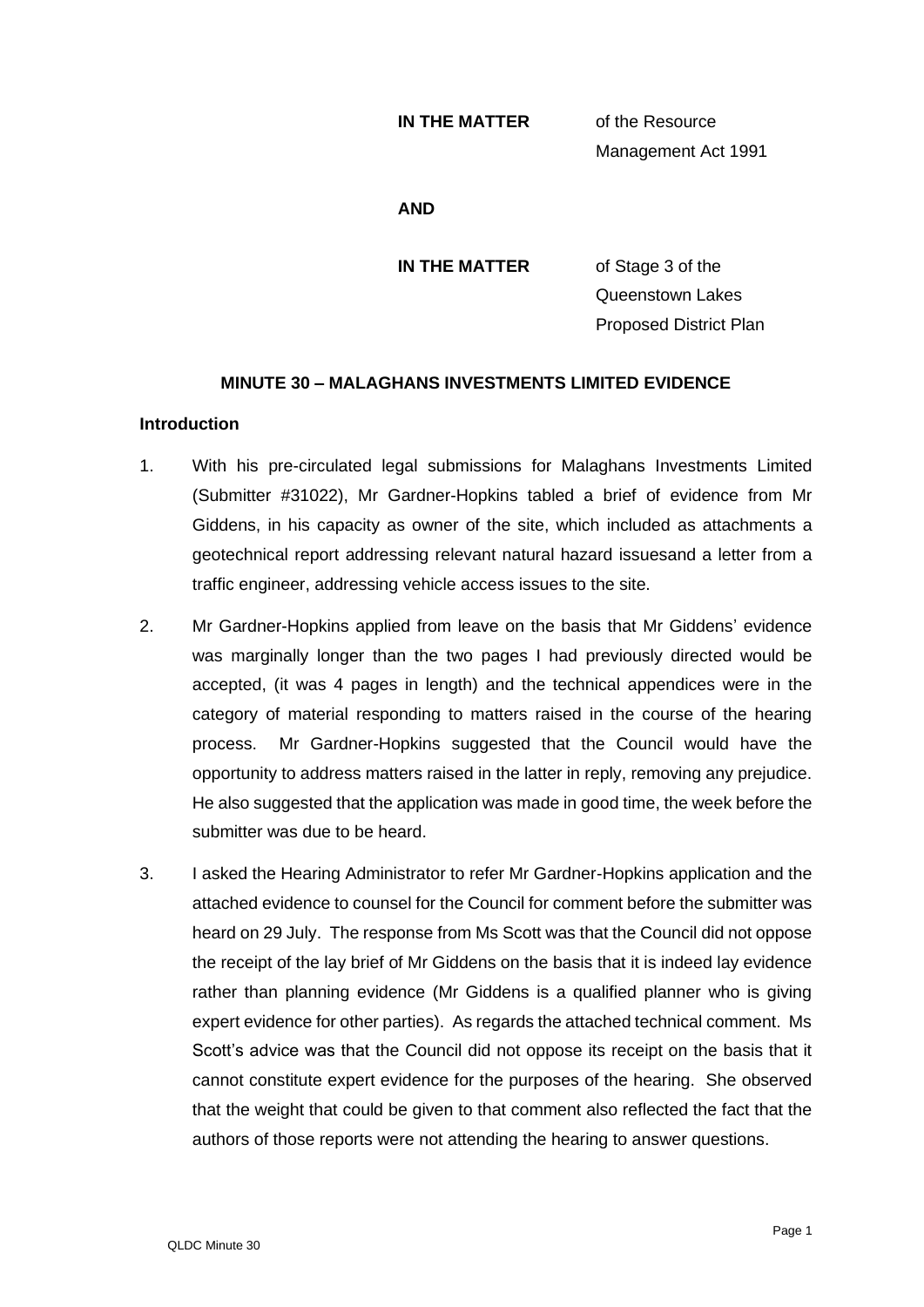- 4. Mr Gardner-Hopkins advised when presenting his application that the authors of the two documents were in fact available to answer questions, as required.
- 5. I directed that Mr Giddens lay evidence would be received as such, including the technical appendices, and that the Panel would not take up Mr Gardner-Hopkins offer to ask the authors any questions. The purpose of this minute is to record my reasons for that direction.

## **Discussion**

- 6. Although Mr Giddens is a qualified planner, his evidence for Malaghans Investments Ltd is not framed as planning evidence and, given that Mr Gardner-Hopkins disclaimed any reliance on it as such, it is appropriate to receive it. To the extent that it exceeded the pre-set length limit, the exceedance is modest and the evidence is helpful.
- 7. The attached technical appendices are in a different category. They are clearly framed as technical commentary addressing evidential matters relevant to the hearing. They should have been filed, as evidence, on or before 29 May (refer Minute 12) unless leave had been sought for some alternative arrangement that would have enabled a proper response by Council before the hearing commenced, and the Council opened its case.
- 8. In my view, it was somewhat disingenuous of Mr Gardner-Hopkins to suggest that his application was filed in good time. It was made less than two working days before the submitter was heard.
- 9. Mr Gardner-Hopkins suggested that the traffic 'evidence' was in a different category to the natural hazard report because the former was responding to matters that had arisen during the hearing. However, as I observed to him, the Skippers Road that provides the sole road access to the submitter's site is a strong candidate for the most notorious road in the country. I do not think it could have come as a surprise to the submitter that its suitability for access purposes was called into question. It was an issue the submitter could and should have anticipated in the expert evidence it circulated in accordance with my pre-hearing directions.
- 10. While I accept the suggestion that the authors of the two technical appendices might answer questions from the Panel sought to address a concern that Ms Scott had identified, in my view, if accepted it would just have exacerbated the position, because it would have converted technical commentary into expert evidence, heard at a time where the Council's response is limited to a written reply. This is